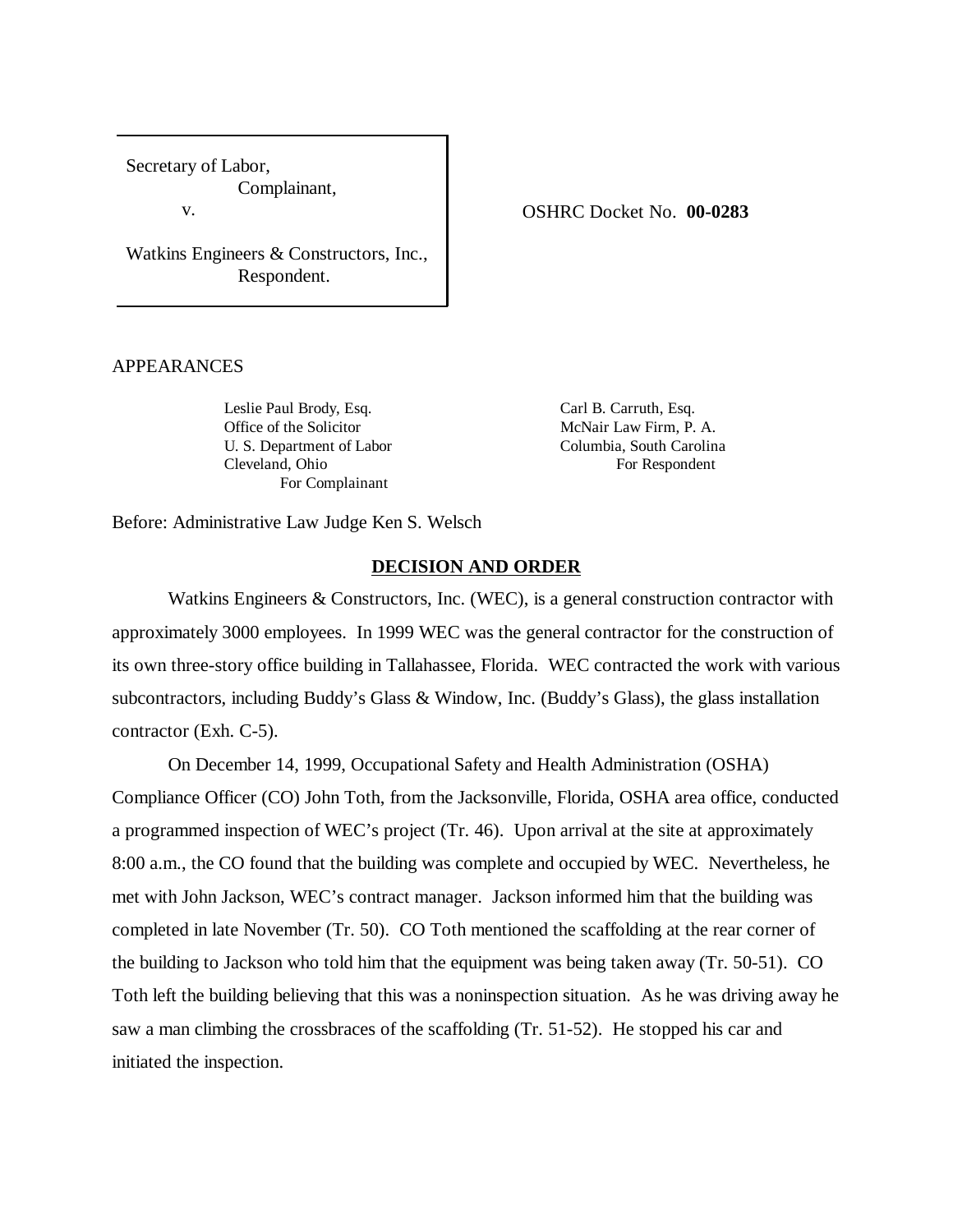As a result of this inspection, citations were issued to Buddy's Glass and WEC. The citation issued to Buddy's Glass was resolved informally with OSHA. The citation issued to WEC alleged three serious violations: Item 1, 29 C. F. R. § 1926.451(b)(1) for failing to have working levels of the scaffold fully planked; Item 2, 29 C.F.R. § 1926.451(e)(1) for failing to use a ladder to access the scaffold; and Item 3, 29 C.F.R. § 1926.451(g)(1) for failing to protect employees from a fall hazard by failing to have guardrails on the top level of the scaffold. A penalty of \$1,875 is proposed for each alleged violation. WEC timely contested the Citation and Notification of Penalty.

The hearing was held on June 30, 2000, in Tallahassee, Florida. The parties stipulate jurisdiction and coverage. WEC alleges that it is not liable for the violations because the Eleventh Circuit Court of Appeals has rejected the multi-employer worksite doctrine. Also, WEC denies it knew or should have known of the alleged violations. Additionally, WEC asserts that the standards cited are not applicable to dismantling of scaffolds.

For the following reasons, the court finds that the Eleventh Circuit has not addressed the multi-employer worksite doctrine. However, the alleged violations are vacated because WEC was not aware, with the exercise of reasonable diligence, of the alleged violative condition. Also, the standards cited do not apply to dismantling of a scaffold.

#### **Background**

Although WEC's building was essentially finished and occupied in November, 1999, Buddy's Glass was behind schedule on completing the trim work on the corner windows (Tr. 104). At the time of the OSHA inspection (December 14), three glaziers with Buddy's Glass were on site using the scaffold (Tr. 25). The scaffolding was originally five bucks high; the four bucks up from the ground were each 6 feet high; the top buck was only 4 feet high (Tr. 32, 43). Along one wall of the building, the scaffolding was two bucks long and only one buck long on the other wall (Exhs. C-1, C-2). Each buck was approximately 5 feet wide. The scaffolding was erected by Versa Wall, another company owned by Buddy Boyette, owner of Buddy's Glass (Tr. 26).

Buddy's Glass foreman Garry Watford testified that the crew had finished the window trim on the corner windows and were in the process of dismantling the scaffolding (Tr. 27).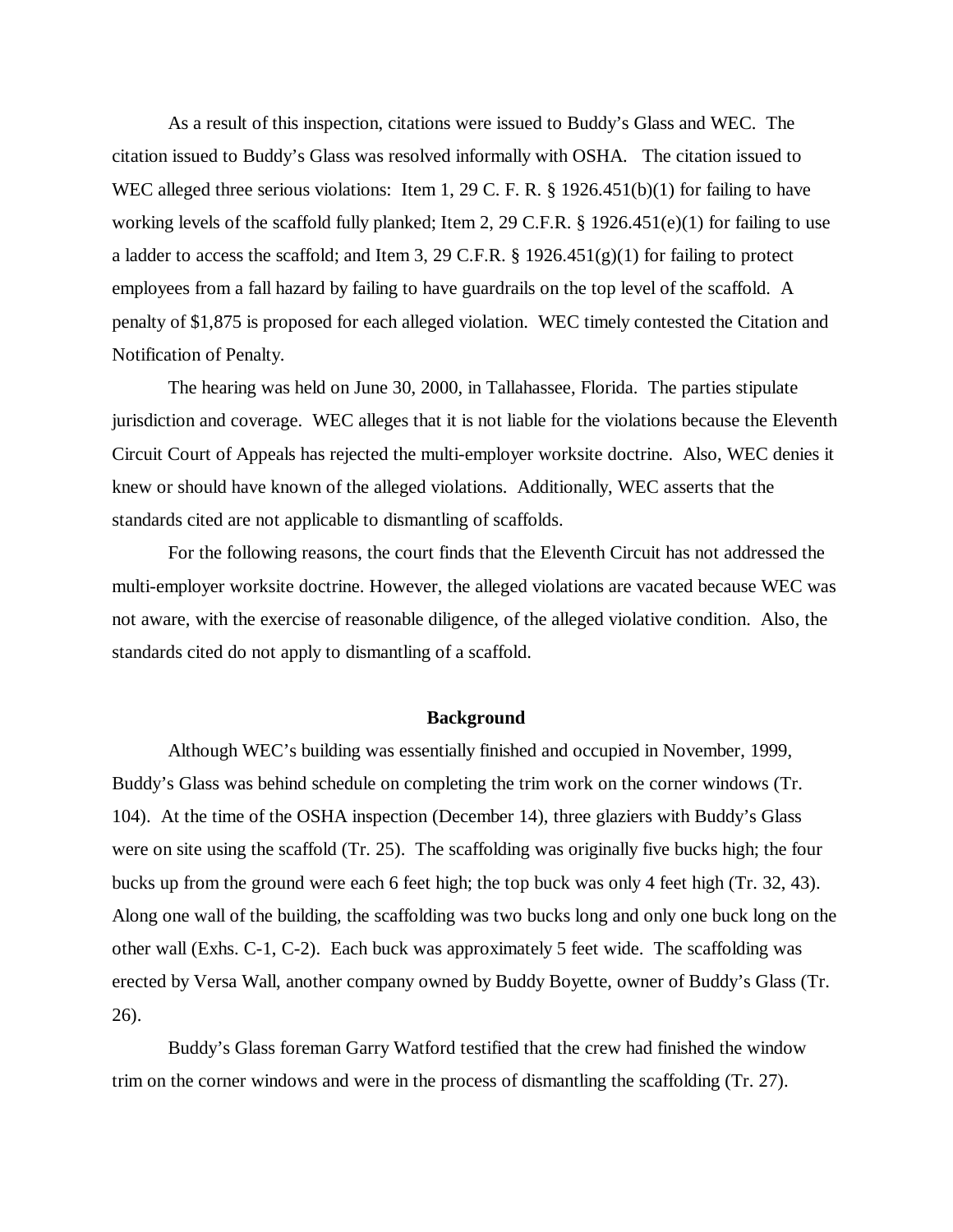Employee DeSantis Stevens was on the scaffolding, approximately 24 feet above the ground (Exhs. C-3, C-4; Tr. 51). He was handing down scaffolding to employee Curt Jones who was on the lowest buck. Jones then handed it down to Watford, the foreman, who was on the ground (Tr. 32, 33). Stevens was not tied off because he had to unhook himself in order to hand down the scaffolding; and, since the scaffolding was being dismantled, there was nothing for him to tie off to (Tr. 16-17, 22, 39).

Just before their morning break around 9:30 a.m., Gregory Hagel, WEC superintendent for the building project, came outside for the first time that day and asked Watford if Buddy Boyette had instructed them to clean the glass before they dismantled the scaffold (Tr. 102-103). Even though glaziers do not customarily clean windows, Hagel wanted them to clean the windows because WEC had all the windows cleaned before the building was occupied (Tr. 104- 105). Watford said he had not received cleaning instructions from Boyette; he would have to confirm this job change with Boyette; and besides, they could not clean the windows because they did not have any cleaning materials with them (Tr. 17, 19, 27, 30-31). As Hagel was going back inside the building, CO Toth approached the scaffolding (Tr. 53). CO Toth talked with the employees who told him that they were dismantling the scaffold, but Toth testified that he saw no evidence of it (Tr. 67-68).

Hagel came back outside to talk with CO Toth, who testified that Hagel told him that the employees were cleaning the windows but said nothing to him about the scaffold being dismantled (Tr. 57, 61). Hagel testified that he did tell CO Toth that Buddy's employees were dismantling the scaffolding (Tr. 122, 127).

CO Toth observed only four bucks on the scaffolding. He testified that on the top buck the deck was supposed to be 5 boards wide but only had 2 boards (Tr. 62). Watford testified that the other three deck boards were on the next level down because of the dismantling process (Tr. 43). CO Toth stated that there was no access ladder and no guardrails on the top buck (Exh. C-1, Tr. 52). Watford testified that the ladder, which hooked to the top frame, had been taken away as part of the dismantling process since the top frame that held it up had already been removed (Tr. 37, 42). CO Toth acknowledged that he saw a ladder about 100 feet from the scaffold (Tr. 65). The inspection was concluded around noon.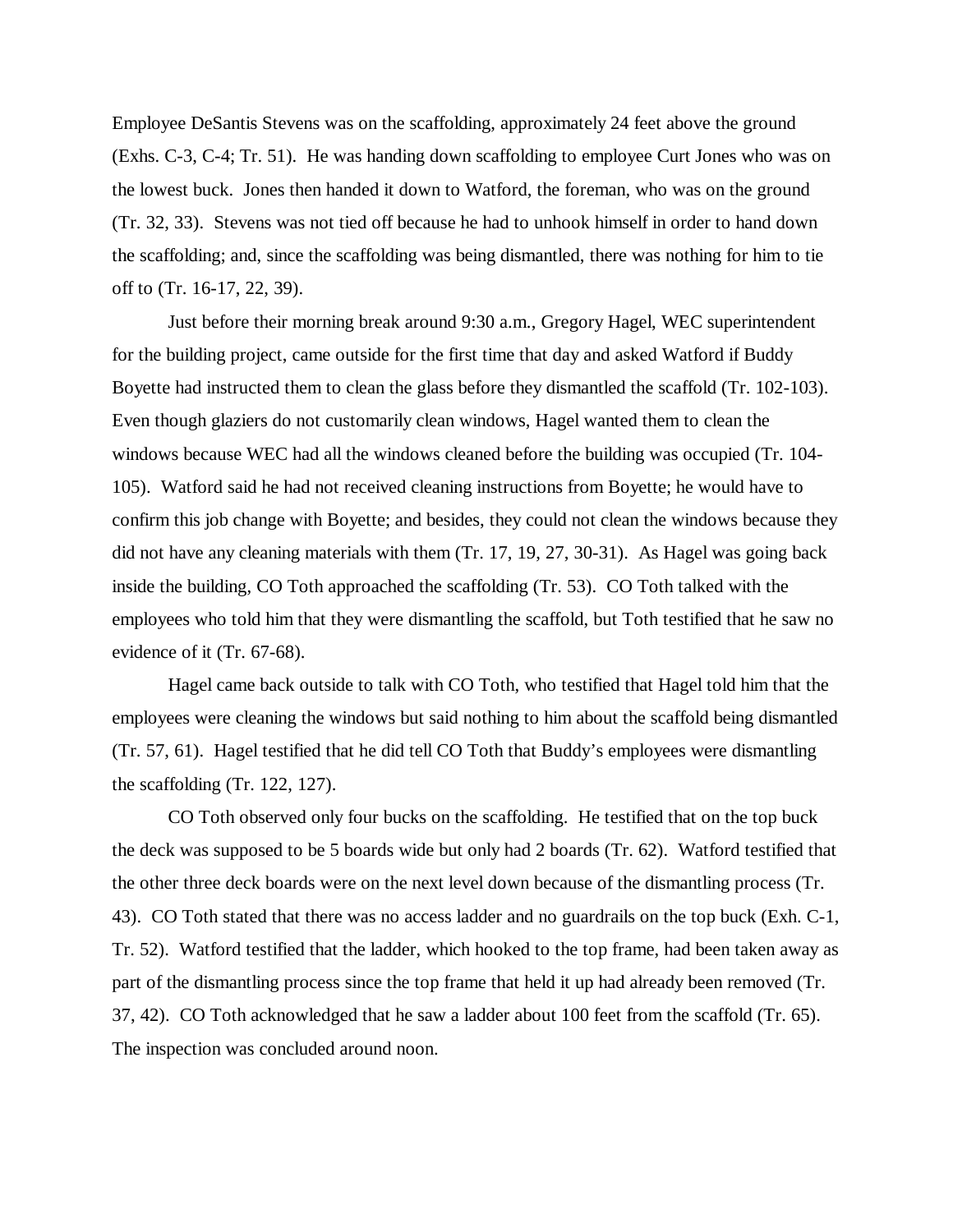## **DISCUSSION**

The Secretary has the burden of proving, by a preponderance of the evidence, a violation of a standard.

In order to establish a violation of an occupational safety or health standard, the Secretary has the burden of proving: (a) the applicability of the cited standard, (b) the employer's noncompliance with the standard's terms, (c) employee access to the violative conditions, and (d) the employer's actual or constructive knowledge of the violation (*i.e.,* the employer either knew or, with the exercise of reasonable diligence could have known, of the violative conditions).

*Atlantic Battery Co.,* 16 BNA OSHC 2131, 2138 (No. 90-1747, 1994).

# **Item 1 – Alleged Violation of § 1926.451(b)(1)**

Section 1926.451(b)(1) provides in part:

(b) Scaffold platform construction. (1) Each platform on all working levels of scaffolds shall be fully planked or decked between the front uprights and the guardrail supports.

The citation alleges that the scaffold was not fully planked to the guardrail supports, exposing an employee to a potential fall hazard of approximately 24 feet to ground level. There is no dispute that at the time of OSHA's inspection, the top floor of the scaffold was not fully planked, having only two of five planks, and that employee Stevens was standing on the top floor approximately 24 feet above the ground (Exhs. C-3, C-4).

The Secretary established that the scaffold was not fully planked and as a result, an employee was exposed to a fall hazard.

# **Item 2 – Alleged Violation of § 1926.451(e)(1)**

Section 1926.451(e)(1) provides:

(1) When scaffold platforms are more than 2 feet (0.6 m) above or below a point of access, portable ladders, hook-on ladders, attachable ladders, stair towers (scaffold stairways/towers), stairway-type ladders (such as ladder stands), ramps, walkways, integral prefabricated scaffold access, or direct access from another scaffold, structure, personnel hoist, or similar surface shall be used. Crossbraces shall not be used as a means of access.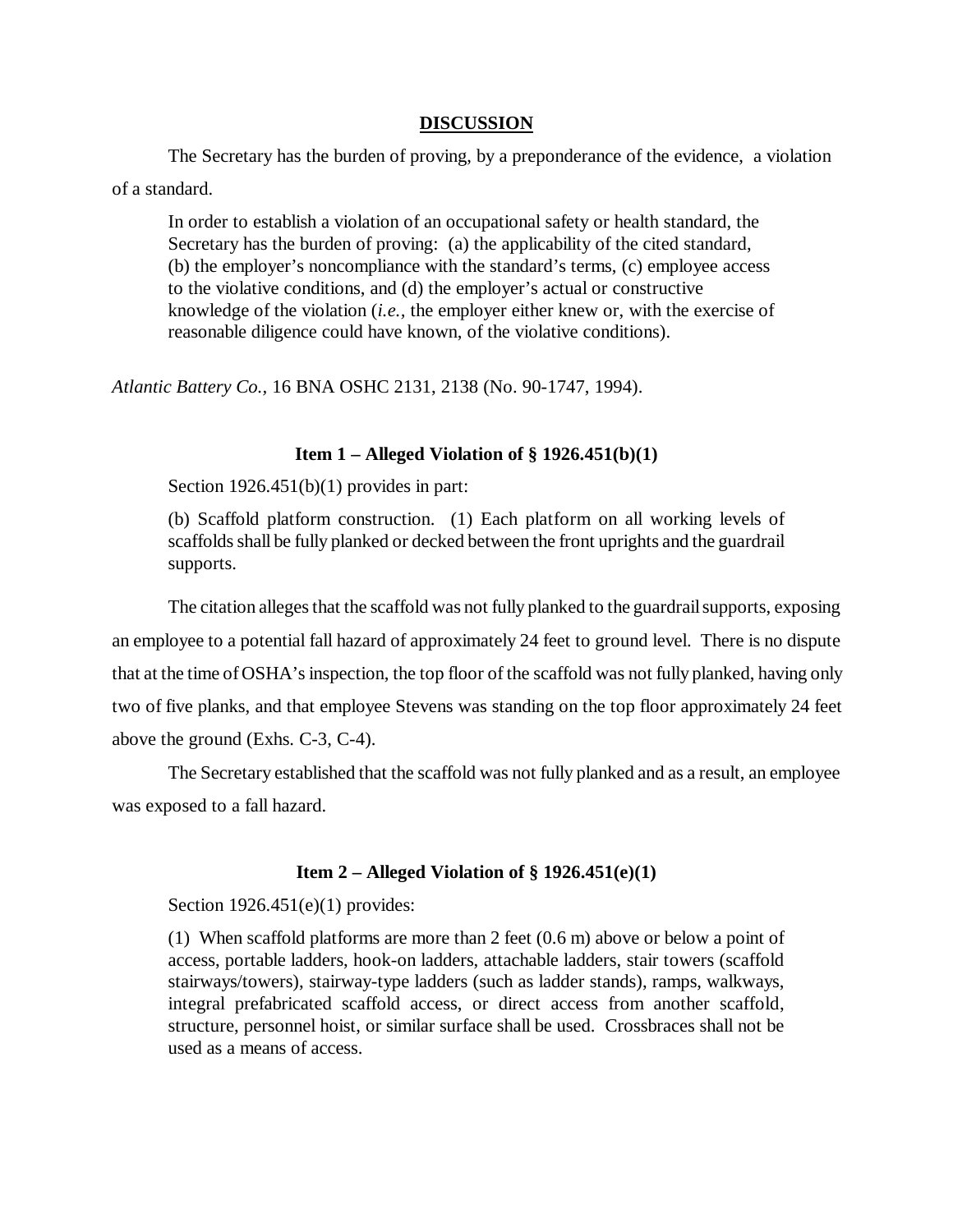The citation alleges that an access ladder was not provided for climbing the scaffold. It is undisputed that at the time of the OSHA inspection, there was no ladder on the scaffold (Exhs. C-3, C-4). CO Toth testified he saw employee Stevens climbing the crossbraces of the scaffolding and that a ladder was laying about 100 feet from the scaffolding.

The Secretary established that there was no access ladder on the scaffold and as a result, an employee was exposed to a fall hazard.

### **Item 3 – Alleged Violation of § 1926.451(g)(1)**

Section  $1926.451(g)(1)$  provides in part:

(g) Fall Protection. (1) Each employee on a scaffold more than 10 feet (3.1 m) above a lower level shall be protected from falling to that lower level.

The citation alleges that an employee on the scaffold approximately 24 feet above the ground was not protected from a fall hazard by guardrails or other personal fall protection. There is no dispute that the scaffold did not have guardrails on the top buck and that one employee (Stevens) was standing on the top buck. Stevens was wearing his safety harness but was not tied off (Exhs. C-3,  $C-4$  $(Tr. 55)$ .

The Secretary established that there were no guardrails on the scaffold and as a result, an employee was exposed to a fall hazard.

## **MULTI**-**EMPLOYER WORKSITE DOCTRINE**

Since *Anning-Johnson Co.,* 4 BNA OSHC 1193 (No. 3694, 1976) and *Grossman Steel & Aluminum Corp.,* 4 BNA OSHC 1185 (No. 12775, 1976), the Review Commission's position on responsibility for safety on a multi-employer worksite has been that a general contractor on a multiple employer project possesses sufficient control over the entire worksite to assure that the other employers fulfill their obligations with respect to employee safety which affect the entire worksite. *Anning-Johnson* at 1199; *Grossman* at 1188. The duty imposed on a general contractor is a reasonable one. *Knutson Construction Company,* 4 BNA OSHC 1759, 1761 (No. 765, 1976); *aff'd*. 566 F.2d 596 ( $8<sup>th</sup>$  Cir. 1977). The Review Commission has determined that a general contractor is responsible for violations of other employers where it could reasonably be expected to prevent or detect and abate the violations due to its supervisory authority and control over the worksite.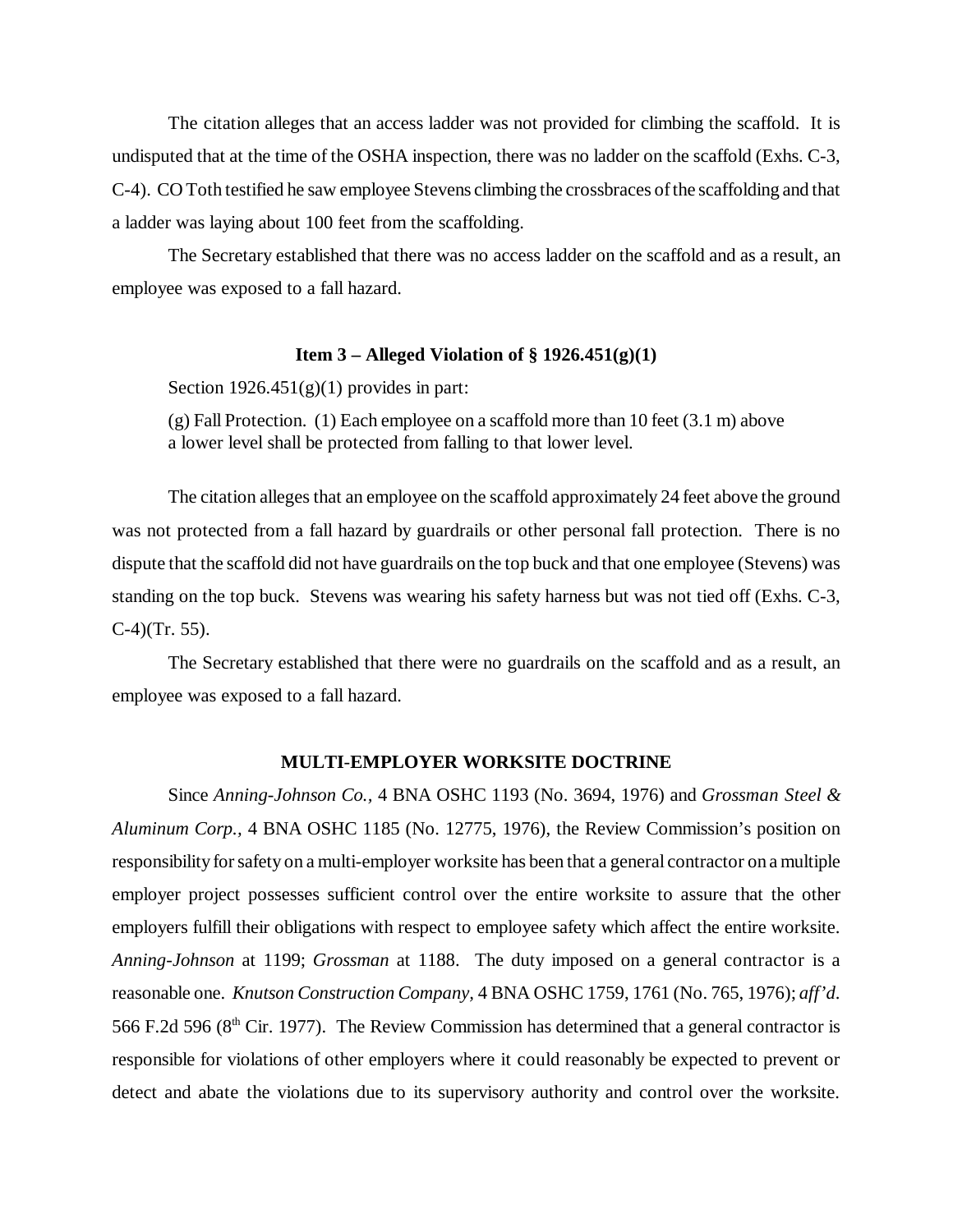*Centex-Rooney Construction Co.,* 16 BNA OSHC 2127, 2130 (No. 92-0851, 1994). This duty applies to an employer even if its own employees are not exposed to the hazard. *Flint Engineering & Construction Co.,* 15 BNA OSHC 2052, 2055 (No. 90-2873, 1992). In exercising reasonable diligence, a general contractor may rely in part upon the assurances of a subcontractor to protect against hazards, so long as it has no reason to believe that the work is being performed unsafely. *Sasser Electric and Manufacturing Co.,* 11 BNA OSHC 2133, 2136 (No. 82-178, 1984).

#### **Eleventh Circuit Law**

WEC's office is located in Tallahassee, Florida, which is in the Eleventh Circuit. Accordingly, this case could be appealed to the Eleventh Circuit. "Where it is highly probable that a Commission decision would be appealed to a particular circuit, the Commission has generally applied the precedent of that circuit in deciding the case – even though it may differ from the Commission's precedent." *Kerns Brothers Tree Service,* 18 BNA OSHC 2064, 2067 (No. 96-1719, 2000).

WEC argues that the law of the Eleventh Circuit on multi-employer worksite liability is the same as the former Fifth Circuit because prior Fifth Circuit law is binding on the Eleventh Circuit.<sup>1</sup> WEC argues that the former Fifth Circuit rejected the multi-employer worksite doctrine and held that a general contractor is not responsible for the safety violations of a subcontractor. WEC relies on *Southeast Contractors, Inc. v. Dunlop,* 512 F. 2d 675 (5<sup>th</sup> Cir. 1975) (*per curiam*), *rev'd.* 1 BNA OSHC 1713 (No. 1445, 1974); *Horn v. C. L. Osborn Contracting Co.*, 591 F. 2d 318 (5<sup>th</sup> Cir. 1979); *Melerine v. Avondale Shipyards, Inc., 659 F. 2d 706 (5<sup>th</sup> Cir. Unit A Oct. 23, 1981); <i>Barrera v. E. I. DuPont De Nemours & Co.,* 653 F. 2d 915 (5<sup>th</sup> Cir. 1981).

The Review Commission has recently determined that there is no Eleventh Circuit precedent. The "Eleventh Circuit has neither decided nor directly addressed the issue of multi-employer liability" under the Act. The adverse circuit law of the former Fifth Circuit does not preclude application of Commission precedent in an Eleventh Circuit case. *McDevitt Street Bovis, Inc.,* 19 BNA OSHC 1108 (No. 97-1918, 2000). Also, although not binding precedent, the Eleventh Circuit affirmed *per curiam* the decision of an Administrative Law Judge finding a general contractor in violation even though it was not clear whether any of its employees were exposed to the hazard.

<sup>&</sup>lt;sup>1</sup> Decisions of the former Fifth Circuit entered before October 1, 1981, are binding precedent in the Eleventh Circuit. *Bonner v. City of Prichard, Alabama,* 661 F. 2d 1206, 1209 (11<sup>th</sup> Cir. 1981) (en banc).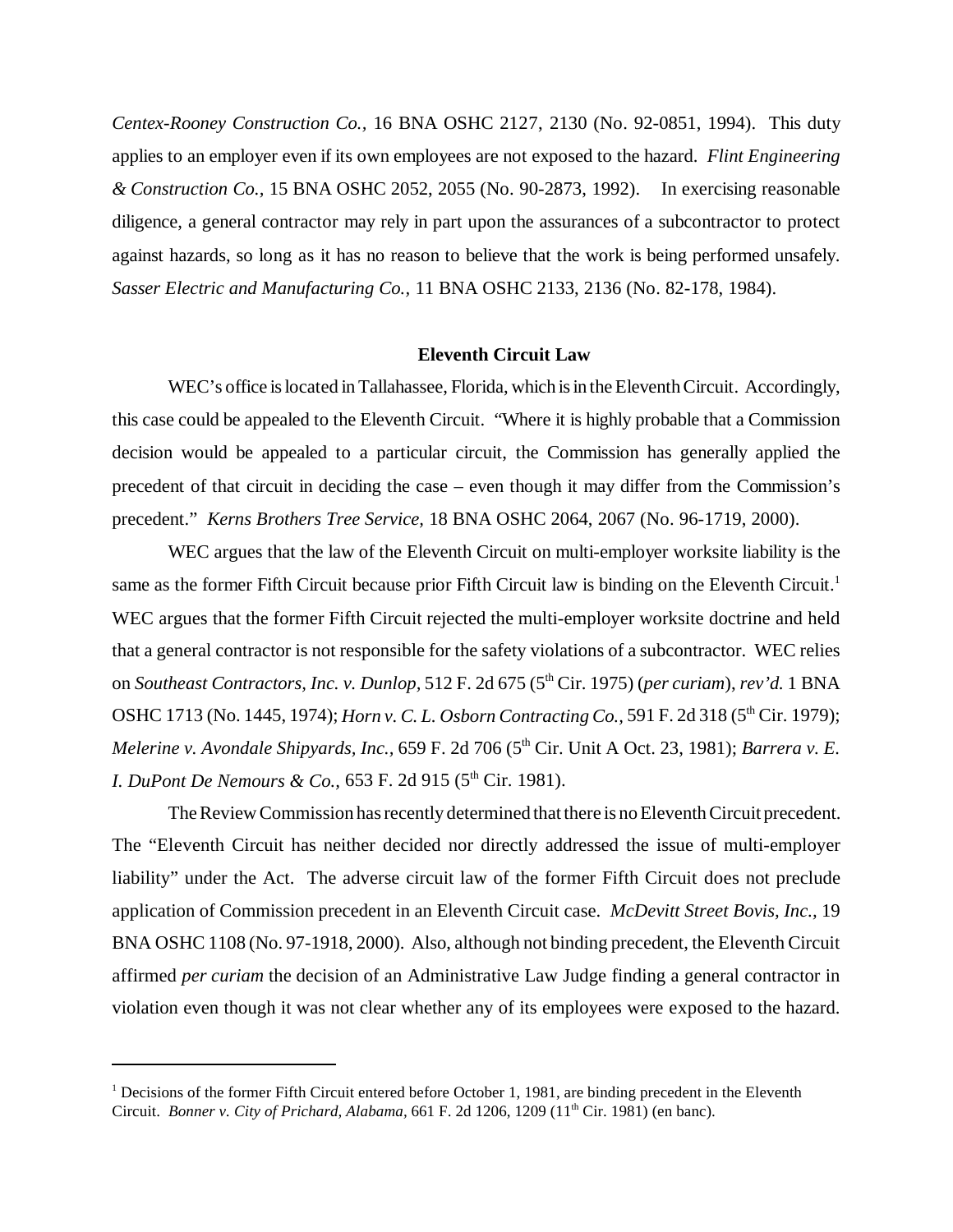*Pace Construction Corp. v. Secretary of Labor, 840 F. 2d 24 (11<sup>th</sup> Cir. 1988), <i>aff'd.* 13 BNA OSHC 1282 (No. 86-517, 1987).<sup>2</sup>

Therefore, there is no showing that the Eleventh Circuit, as a matter of law, rejects the multiemployer worksite doctrine.

## **Application of Doctrine to WEC**

It is undisputed that WEC did not create the conditions alleged in the citation and none of its own employees were exposed to them. This does not, however, relieve WEC of responsibility under the multi-employer worksite doctrine. Even though Buddy's Glass was the last subcontractor on the job site, both WEC and Buddy's Glass continued to maintain a general contractorsubcontractor relationship. WEC had sufficient supervisory authority to obtain abatement of the alleged violations. Superintendent Hagel testified that he held safety meetings once a week when the building was under construction with all the subcontractors and their employees who were on site (Tr. 113). Contracts with the subcontractors made it mandatory to attend these meetings and to comply with applicable safety requirements (Exh. C-5, Tr. 114). Watford testified that Hagel could remove him from the jobsite if he disobeyed a safety order from Hagel (Tr. 20-21). Watford testified that Hagel would check on their work and give instructions to them about four or five times a day (Tr. 34).

Where the employer inspects or examines the worksite, "the burden is on the Secretary to demonstrate that the employer's failure to discover the violative conditions was nevertheless due to a lack of reasonable diligence." *Texas A. C. A., Inc.,* 17 BNA OSHC 1048, 1050 (No. 91-3467, 1995). The Secretary failed to establish that WEC did not exercise reasonable diligence to prevent or detect any safety violations. On the morning of the inspection Hagel was aware the scaffold was being dismantled. He actually wanted to stop the dismantling so the crew would be able to clean the windows before they left the site. There is no showing that prior to the dismantling the scaffold was not fully planked with an access ladder and guardrails. Hagel testified that he never saw Buddy's Glass employees installing trim without the full scaffolding up (Tr. 128).

<sup>2</sup> Though not binding precedent, an unpublished opinion is of persuasive authority. Rule 36-2 of the Eleventh Circuit Rules of Procedure; *Edelman v. Jordan,* 415 U.S. 651,671, 94 S. Ct. 1347, 1354 (1974) (summary affirmances are of some precedential value).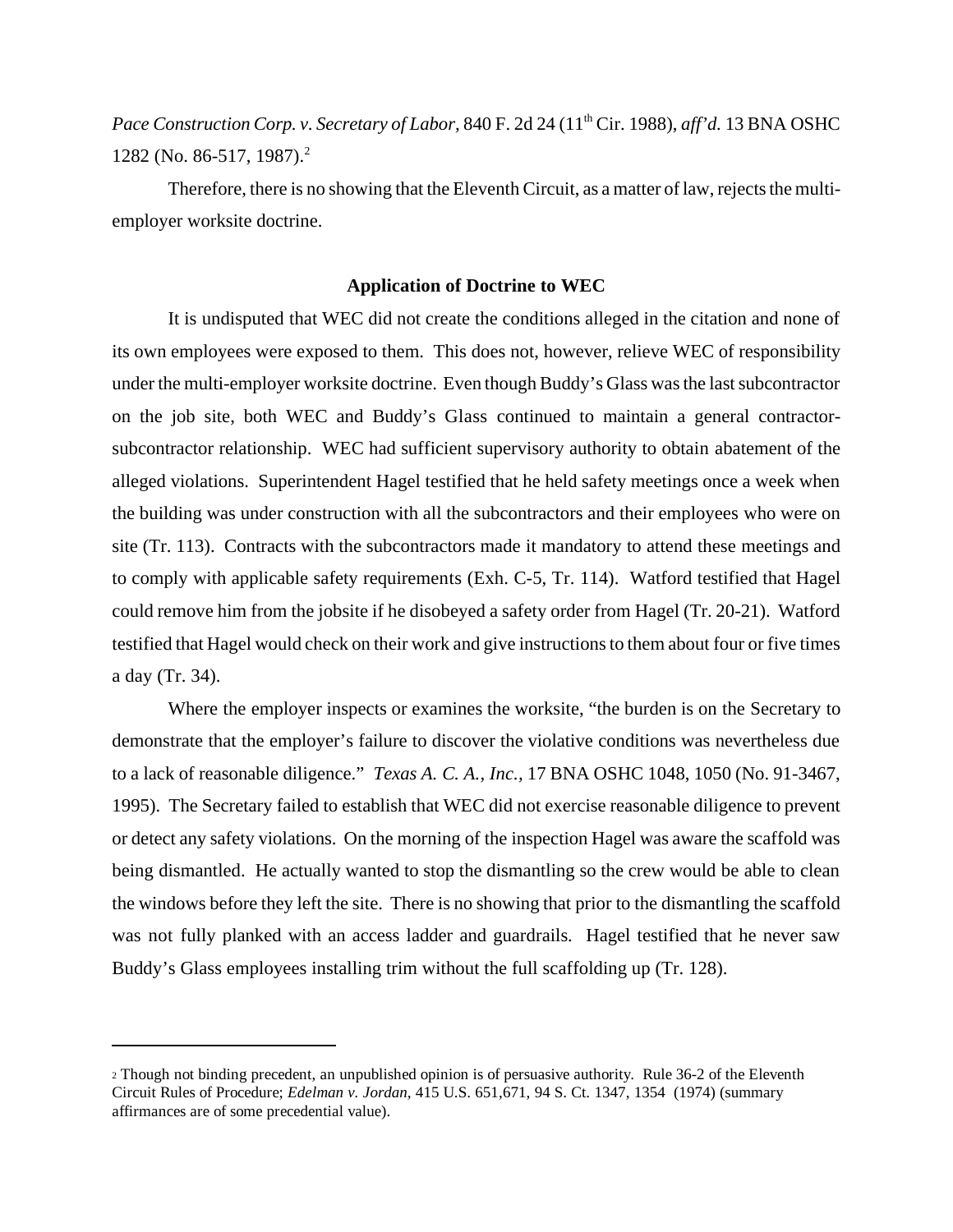The Secretary failed to prove that WEC knew or should have known with the exercise of reasonable diligence that Buddy's Glass crew would not have properly re-erected the scaffold before cleaning the windows. The record indicates the windows were not cleaned until the next day (Tr. 17). There is no showing the corrections were not made. Foreman Watford testified that they rebuilt the scaffold before cleaning the windows (Tr. 29).

### **APPLICABILITY OF CITED SCAFFOLD STANDARDS**

The Secretary alleges that Buddy's Glass employees were working on the scaffolding either installing trim or cleaning the windows at the time of the OSHA inspection. WEC asserts that the scaffold was being dismantled at the time of the inspection and, therefore, the cited standards are not applicable.

The Secretary has adopted other standards which address scaffold dismantling. The OSHA standards recognize an exception to the requirements for full planking, an access ladder, and fall protection when employees are engaged in erecting and dismantling scaffolding. Section 1926.451(b)(1)(ii) provides that during dismantling "only the planking that the employer establishes is necessary to provide safe working conditions is required." Under  $\S$  1926.451(e)(9), safe access is required for each employee dismantling a scaffold when it is feasible and does not create a greater hazard. Similarly, § 1926.415(g)(2) provides that fall protection be provided during the dismantling process where "such protection is feasible and does not create a greater hazard."

The testimony is uncontradicted that Buddy's Glass was in the process of dismantling the scaffold just before the OSHA inspection. Foreman Watford testified that the dismantling was started at 7:00 a.m. (their usual start time) on the morning of the inspection (Tr. 31). Apparently, at 9:30 a.m., when superintendent Hagel asked Watford if Boyette had told them to clean the windows, before they took down the scaffolding, he observed the employees dismantling the scaffold (Tr. 102). Hagel stated that he had told the glaziers to store their material near a wooded area away from the new grass next to the building (Tr. 110). Hagel believed the dismantled scaffolding and ladder were stored in the wooded area (Tr. 109, 110). CO Toth admitted that Buddy's Glass employees told him they were dismantling (Tr. 67-78). Watford testified that they had finished the trim work and were not cleaning the windows on the day of the inspection because they had no cleaning materials with them (Tr. 17, 27). He said they rebuilt the scaffold and installed guardrails before cleaning the windows the day after the inspection (Tr. 17, 29). Watford's